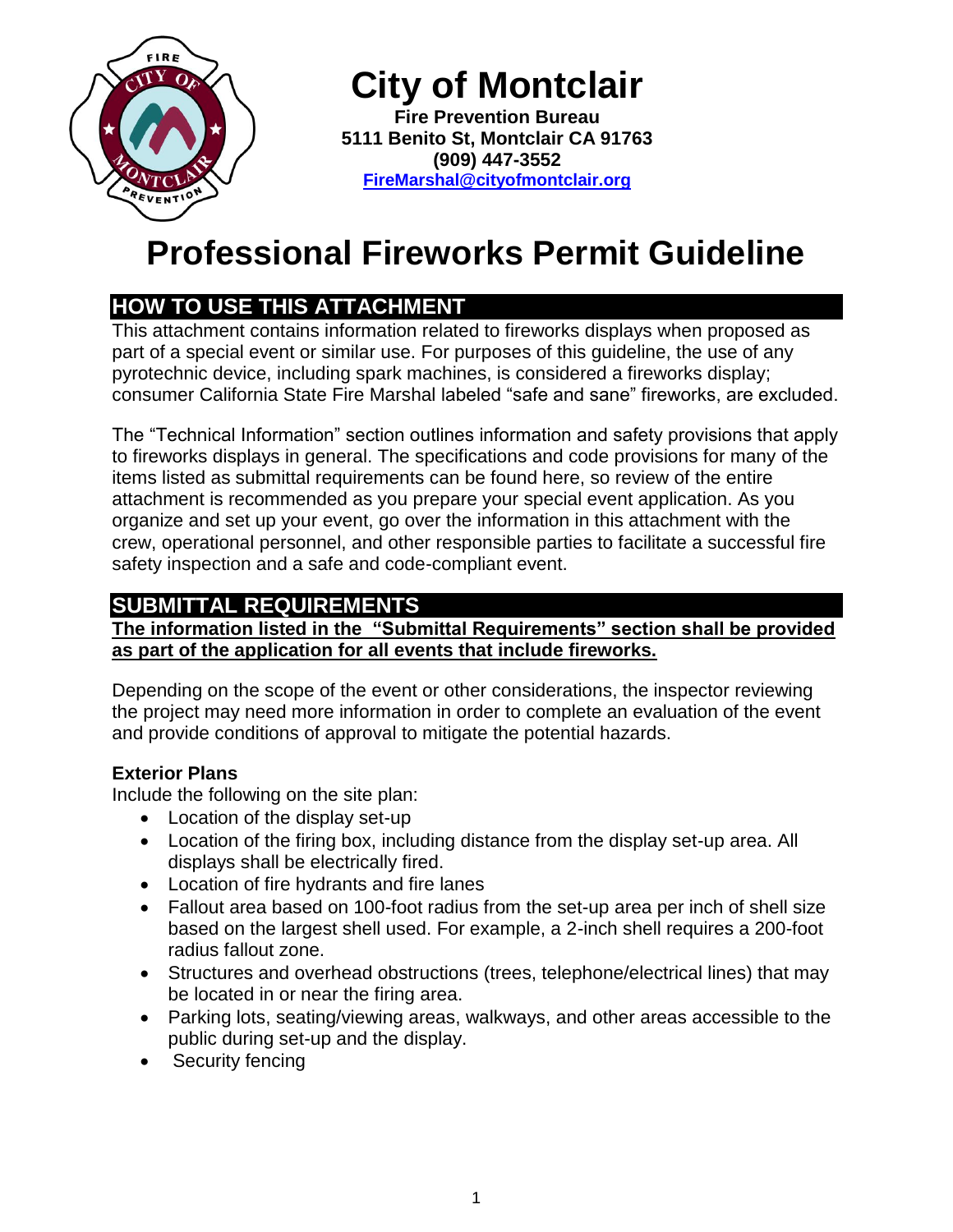#### **Other Information**

- Provide a current copy of insurance naming the City of Montclair, the city in which the event will take place, their officers, agents, employees and servants as additional insured.
	- o Additional Insured Endorsements: City of Montclair must be named as an additional insured on the General Liability insurance policy and an Endorsement to that effect must accompany the Certificate of Insurance reflecting the minimum insurance requirements as stated above. The language on the Endorsement should read, "The City of Montclair is an additional insured on the policy for any and all work performed, and the (Company Name) insurance is primary and noncontributing, and the City of Montclair's insurance is excess only."
- Provide a current copy of the California State Fire Marshal issued pyrotechnic operator's license for public display and current copy of the operator's California driver's license.
- List of all qualified assistants who will work the display. Assistants must be a minimum of 18 years old.
- Provide a list of fireworks to be discharged; indicate class, size, and amount of each (specify single or multiple break or salute).
- Provide a letter from the event sponsor or pyrotechnic company stating that any additional fees will be billed directly to the sponsor.
- Public displays fired on private property must have a letter from the current property owner approving of the event and holding the City of Montclair and its employees harmless to damages or liability.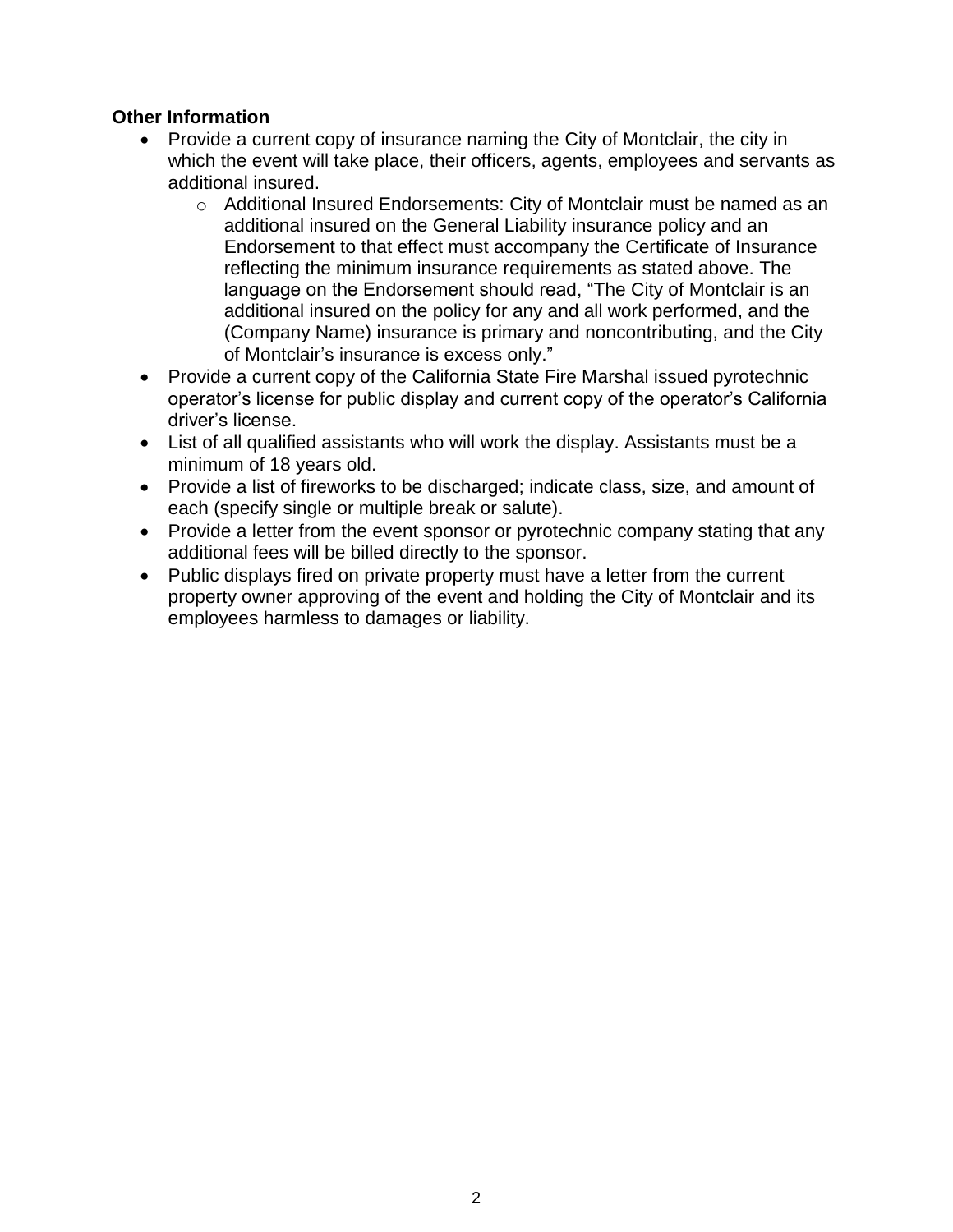# **SCOPE**

The information in this guideline is intended to provide general regulations and procedures for fireworks displays to meet the minimum requirements of California Code of Regulations (CCR) Title 19, California Fire Code (CFC) Chapter 56, National Fire Protection Association (NFPA) Section 1123, and comply with segments of the Homeland Security Act of 2001.

# **GENERAL REQUIREMENTS**

Displays shall comply with the following requirements.

- Public display shall be electrically fired (CFC 5608.2).
- Provide a minimum of two, 2.5 gallon pressurized water extinguishers, currently serviced.
- Provide a water container for duds or misfired shell(s).
- Provide barricades/barriers to keep unauthorized personnel out of the site/fallout area.
- Mortars are to be in good condition. Base plugs in place, with no splits, bulges in the tubes or bent/frayed muzzles.
- Operators and assistants located within the fallout area are required to have all the proper safety gear/protective clothing on during the firing of the display and until the all-clear order is given. (CCR 19).
- If mortar racks are used, they shall be stable and secure.
- Electrically fired shows require that all mortars that are buried in earth or placed in drums/troughs shall be nominally spaced 2 feet apart from the sides of the drum/trough.
- NO SMOKING in any area where fireworks are handled or stored.
- All technicians shall be positioned a minimum of 100 feet from any mortar and positioned so as to be protected from the direct line of fire.
- Intoxicating liquids, narcotics and controlled substances are prohibited within the area of the firing site and shall not be used by any person handling fireworks or special effects at any time during transportation, set-up, firing or removal.

### **Event Procedure and Requirements**

The City of Montclair Fire Prevention Bureau (MFPB) inspection will include, but is not limited to:

- 1. Verify licensing of operator and licensed assistants. Verity ID and age of all assistants.
- 2. Inspection/inventory of fireworks shells to be discharged.
- 3. Inspection of racks to determine proper spacing and bracing.
- 4. Inspection of mortars used to fire aerial shells.
- 5. Inspection of all required safety equipment, fire extinguishers, etc.

Additionally,

• All electrically fired pyrotechnic circuits shall be tested with a test device in which the test current is not capable of firing the pyrotechnic device being tested. Firing site shall be cleared of all personnel while continuity testing is underway.